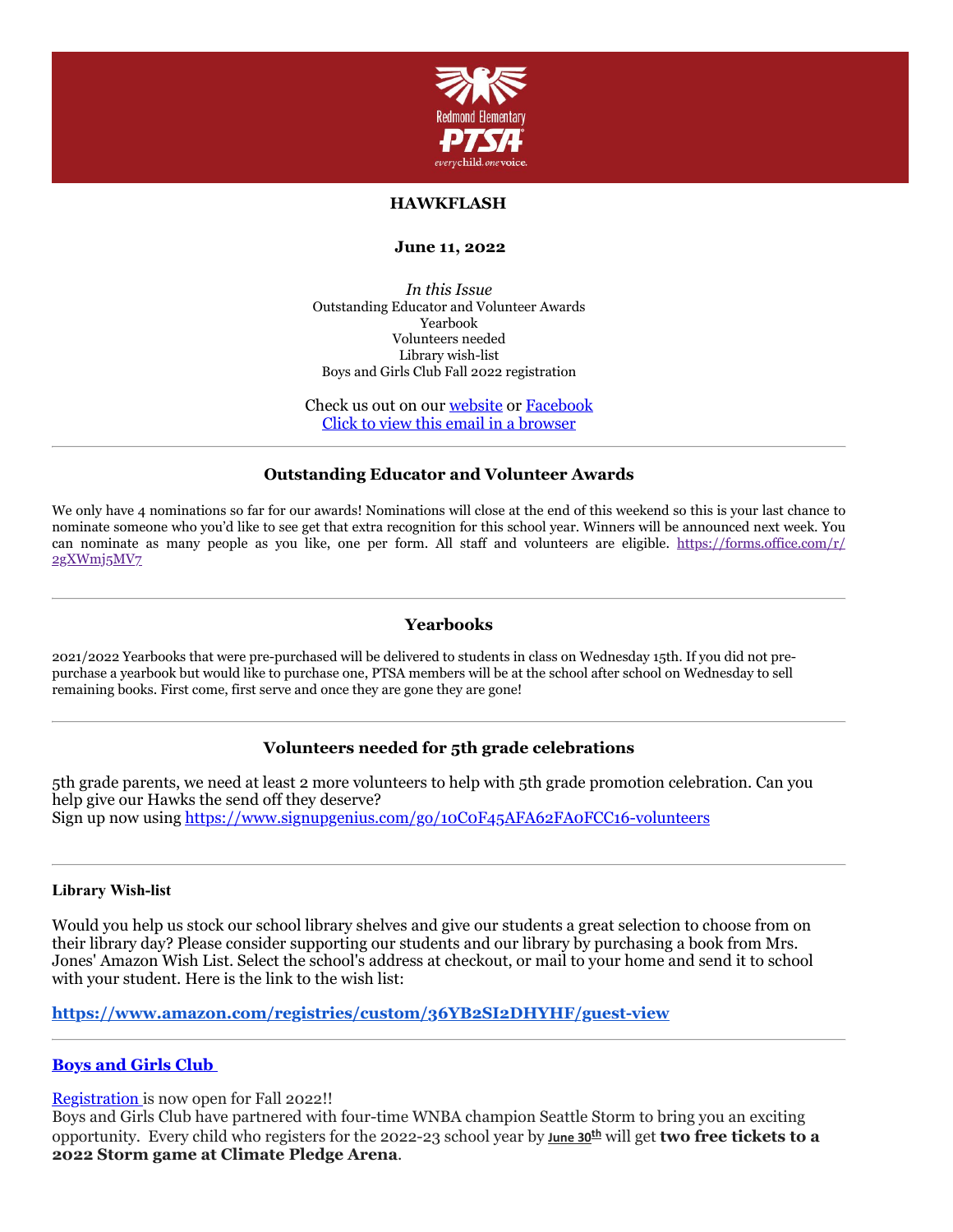Seat availability in the arena is limited.

Below are the instructions on how to sign up.

- 1. Go to [positiveplace.org](https://cts.vresp.com/c/?RedmondElementaryPTS/c18508ea47/f55aa07e44/15dcd34772/url=https%3A%2F%2Fpositiveplace.org%2F&data=05%7C01%7Cascholes%40positiveplace.org%7C0341b55ac85b47e5f90b08da222e60ee%7C10bddbefa7bc43318abd75d1af02150a%7C0%7C0%7C637859879835644377%7CUnknown%7CTWFpbGZsb3d8eyJWIjoiMC4wLjAwMDAiLCJQIjoiV2luMzIiLCJBTiI6Ik1haWwiLCJXVCI6Mn0%3D%7C3000%7C%7C%7C&sdata=q%2BC%2BQNrsRbNlD1lj7DGwa5OvKUyMHE%2BTvSNPAdSZ1Wo%3D&reserved=0)
- 2. There is a Black Pop up box as soon as the webpage loads. Click 'Register Now'
- 3. Hover over the 'Programs' tab
- 4. Go straight down to School Year programs (2<sup>nd</sup> column 3<sup>rd</sup> down)
- 5. Select 'Register for Fall 2022'
- 6. It should direct you to DaySmart Recreation (previously known as DASH)
- 7. You will type 'Redmond Elementary' into the top left search bar.
- 8. It should show you our current programs as well as our future programs for next year at the bottom.
- 9. Click 'View' when you see the program you're looking for.
- 10. Scroll down, Click 'Register'
- 11. It will then prompt you to login or create an account if you don't have one. You will create an account for yourself including contact information and payment information
- 12. Once you create an account and profile for yourself, under the same account you will create a profile for your child. Which includes all things from allergies/ medical conditions/ permissions for photos, etc.
- 13. After you create profiles for you and your child you should be able to register

## [Scholarships](https://cts.vresp.com/c/?RedmondElementaryPTS/c18508ea47/f55aa07e44/96edc488de) are also available.





amazonsmile You shop. Amazon gives.

For more information and to keep up with PTSA events and programs, follow us on **[Facebook](https://cts.vresp.com/c/?RedmondElementaryPTS/c18508ea47/f55aa07e44/49489a9169)** (Redmond Elementary PTSA), check out our [website](https://cts.vresp.com/c/?RedmondElementaryPTS/c18508ea47/f55aa07e44/b61d2e6829) (www.redmondelptsa.org), and keep an eye on the bulletin board beside the school entrance. **Email us: [welcome@redmondelptsa.org](mailto:welcome@redmondelptsa.org)**

#### [Click to view this email in a browser](http://hosted.verticalresponse.com/649438/c18508ea47/TEST/TEST/)

If you no longer wish to receive these emails, please reply to this message with "[Unsubscribe](https://cts.vresp.com/u?c18508ea47/f55aa07e44//confirm)" in the subject line or simply click on the following link: Unsubscribe

**[Click here](http://oi.vresp.com/f2af/v4/send_to_friend.html?ch=c18508ea47&lid=283376003&ldh=f55aa07e44) to forward this email to a friend**

Redmond Elementary PTSA P.O. Box 2202 Redmond, Washington 98073 US

[Read](https://verticalresponse.com/about/policy-and-terms) the VerticalResponse marketing policy.